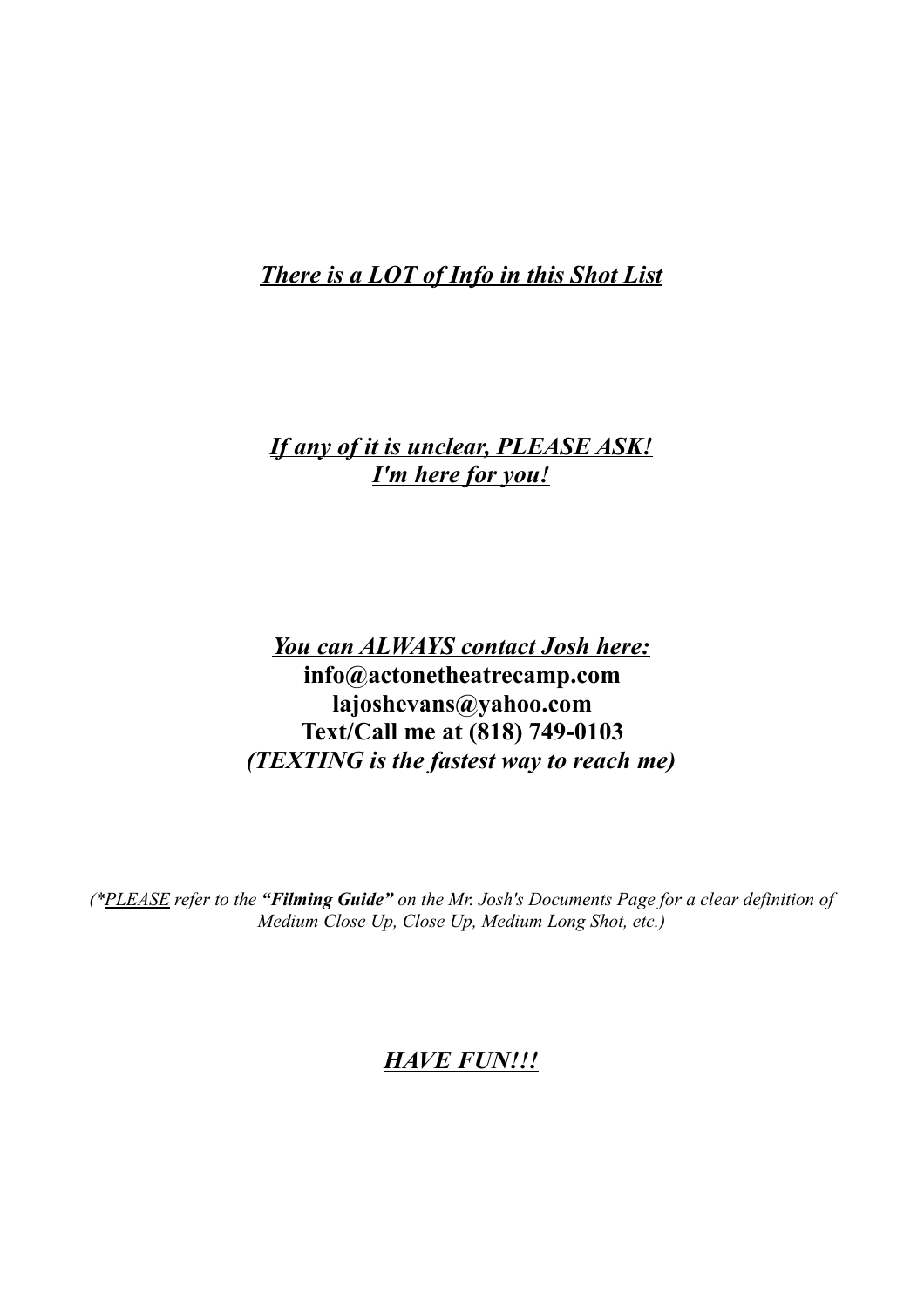#### *FILMING NOTES (PLEASE READ!)*

#### FILM EVERYTHING IN **LANDSCAPE / HORIZONTALLY**

-No vertical shots!!!!!!

#### AVOID BACKLIGHT:

-Remember to make sure that there's no sun or strong light directly behind you!

#### ALL SCENES ARE FIXED CAMERA SHOTS:

-No handheld stuff. Use a tripod, or set up your camera on a steady surface. -DO NOT do any selfie filming!!!!! Don't do it!!!!!!!!!!!!

#### **INSIDE**

-All shots should be filmed INSIDE.

#### $CAMERA$

-Please DO NOT use your laptop or desktop's built-in camera. Usually, their filming capabilities are pretty terrible. A newer phone works great!

#### SOUND:

-Pay attention to the room that you're filming in – the larger the room, the more chance there will be for all your dialogue to have an echo. Try to find a place that is "cozy", with normal ceilings, carpet/rugs, lots of stuff in it to soak up extra sound (including any echo). Many times: hard wood floors = echos.

-Make sure there's nothing else in the sound background when you're filming (i.e. traffic, leaf blower, music, airplane, pets, other family members).

-If you want to use a separate microphone (GREAT!), but just make sure that we don't see it in the shot.

#### EYELINE:

-Please pay attention to your individual character's notes regarding eyeline! It can often change repeatedly in the middle of a scene. *(EYELINE is where your character is looking while saying your lines)* -NO PROFILE!! If I need you to look Camera Right or Camera Left, please look just SLIGHTLY in those directions... **NO PROFILES!!**

#### **NO OVERLAPPING DIALOGUE:**

-Whoever you get to read the other characters' lines in your scene, make sure that you *never* overlap on each other's dialogue. I need *clean audio* of ALL of your lines!

#### HOLD! HOLD! HOLD! HOLD! HOLD! HOLD!!!! HOLD!!!!!!!!!! HOLD!!!!!!!!!!!!!!!!!!!!!!!!!!!!!!!! -Wait one second **AFTER** you press Record **BEFORE** you start your scene.

-**HOLD** whatever moment you are in when you come to the end of any cut before you actually stop Recording. There's nothing more frustrating than to try to edit your brilliant acting, but you didn't actually record the last syllable of your last word... and I can't use it :( Additionally, if the take was brilliant, but you start cracking up immediately after... often times I can't use it!

#### LABELING

-Please label all of your files before sending to me! A simple "Sofia01", "Sofia02", "Sofia03", will help me sort things out!

#### SETTING:

We want to try to make your background look as appropriate to the scene as possible. I've listed your individual scenes below. Take time to really think about WHERE would be a good place to film. It needs three main components:

- 1. Good Lighting
- 2. Ability to give you great sound
- 3. Match the story (i.e. make sense for the script!)

*This Shot List is intended to be used WITH the script, NOT on it's own!*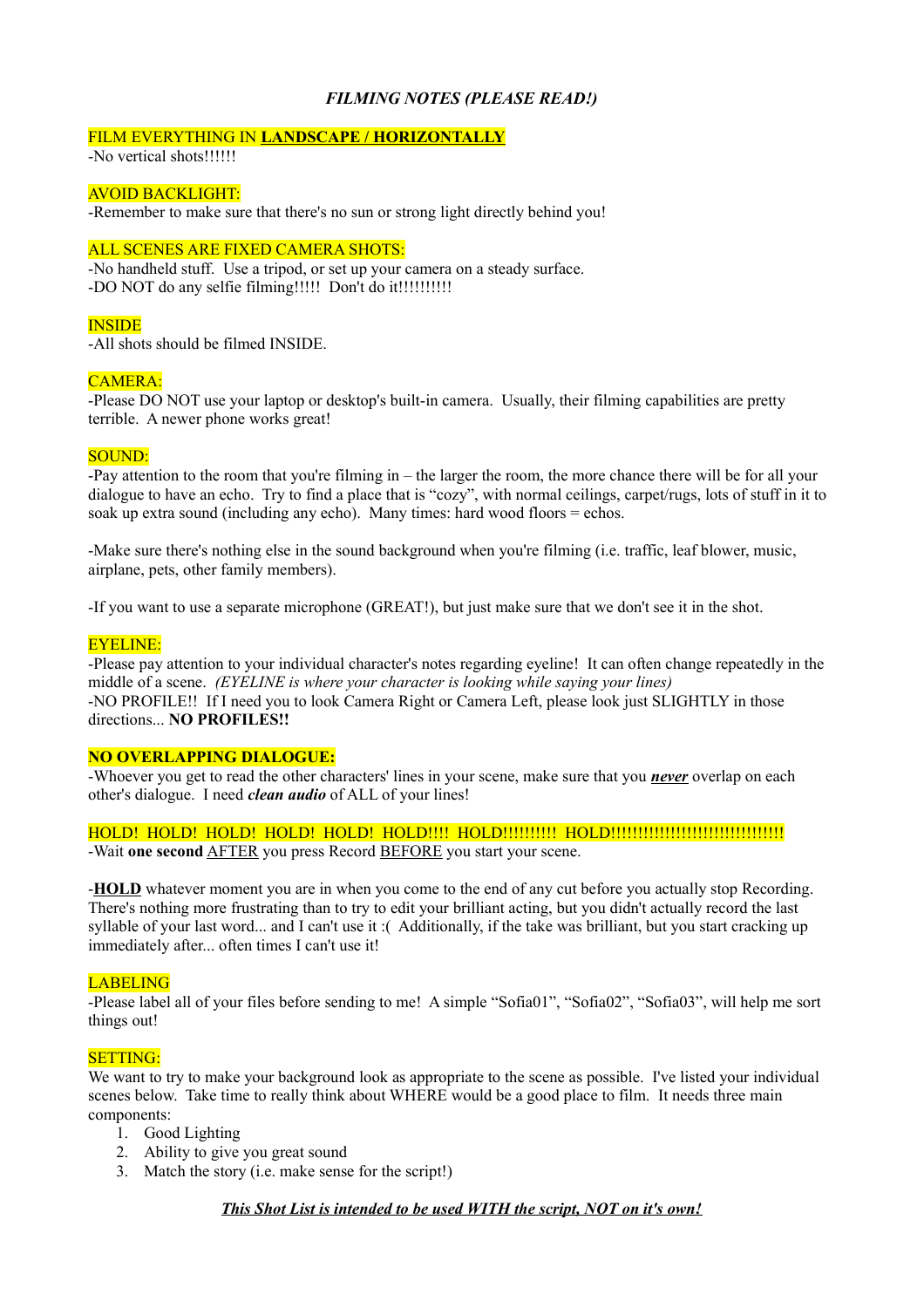# **\*PLEASE refer to the "Filming Guide" on Mr. Josh's Documents Page for a clear definition of Medium Close Up, Close Up, Medium Long Shot, etc.**

# **MINERVA:**

#### *MINERVA LOCATION #1, INTERIOR, INSIDE SHAKESPEARE'S HEAD, DAY (pgs 1-18):* **1. Medium / Medium Close Up, STANDING, Camera CENTER**

*\*\*Eyeline:* Looking at the **sitting** Ideas all around / in front of you Enter from Camera LEFT

"Wake up, Ideas! Wake up!" (pg 1) to "This is ridiculous." (pg 4)

- -Take the time to figure out where you want each Idea to be for your Eyelines. I'd recommend putting up (off-camera, of course) a bunch of Post-It Notes or large pieces of paper with the Idea's number listed on it, so that you don't get confused.
- -Every time you turn on the TV, place it off-camera, on Camera RIGHT. When you turn on/off anything on the TV, point your remote to Camera RIGHT.

"Ummmm..." (pg 10) to "No--" (pg 11)

- "Who is this?" (pg 11) to "No, you can't just take over--" (pg 12)
	- *\*\*Eyeline:* Have RANDOM enter Camera LEFT, the same way you entered on pg 1, but remember: No Profile.
- "Why was there a bear?" (pg 15) to "Ah! I gotta get out of here!" (pg 17)
	- -Please add in the lights flickering effects when you film. It will be waaaaaay easier if you do it, rather than have me try to do it when I'm editing. Pleeeeeeeese!

### **2. Medium / Medium Close Up, CRAWLING, Camera Center**

*\*\*Eyeline:* Straight to Camera

- -This can be handheld camera work, if you want. No tripod.
- -Start the scene by falling into frame, onto your hands and knees, as you desperately try to stay awake. Then start to slowly crawl towards the camera. Think: searching for water in the middle of the desert.
- "Must make it..." (pg 17) to "*(MINERVA falls asleep...)*" (pg 17)
	- -Please give me 5-10 seconds of you just lying there, asleep.
	- -If you sister is using any crazy Dream Party lights for her final lines after you fall asleep, it would be fantastic if you could film a 5-10 seconds of you still asleep, with these lights partying and flashing all around your passed out body! (pg 18)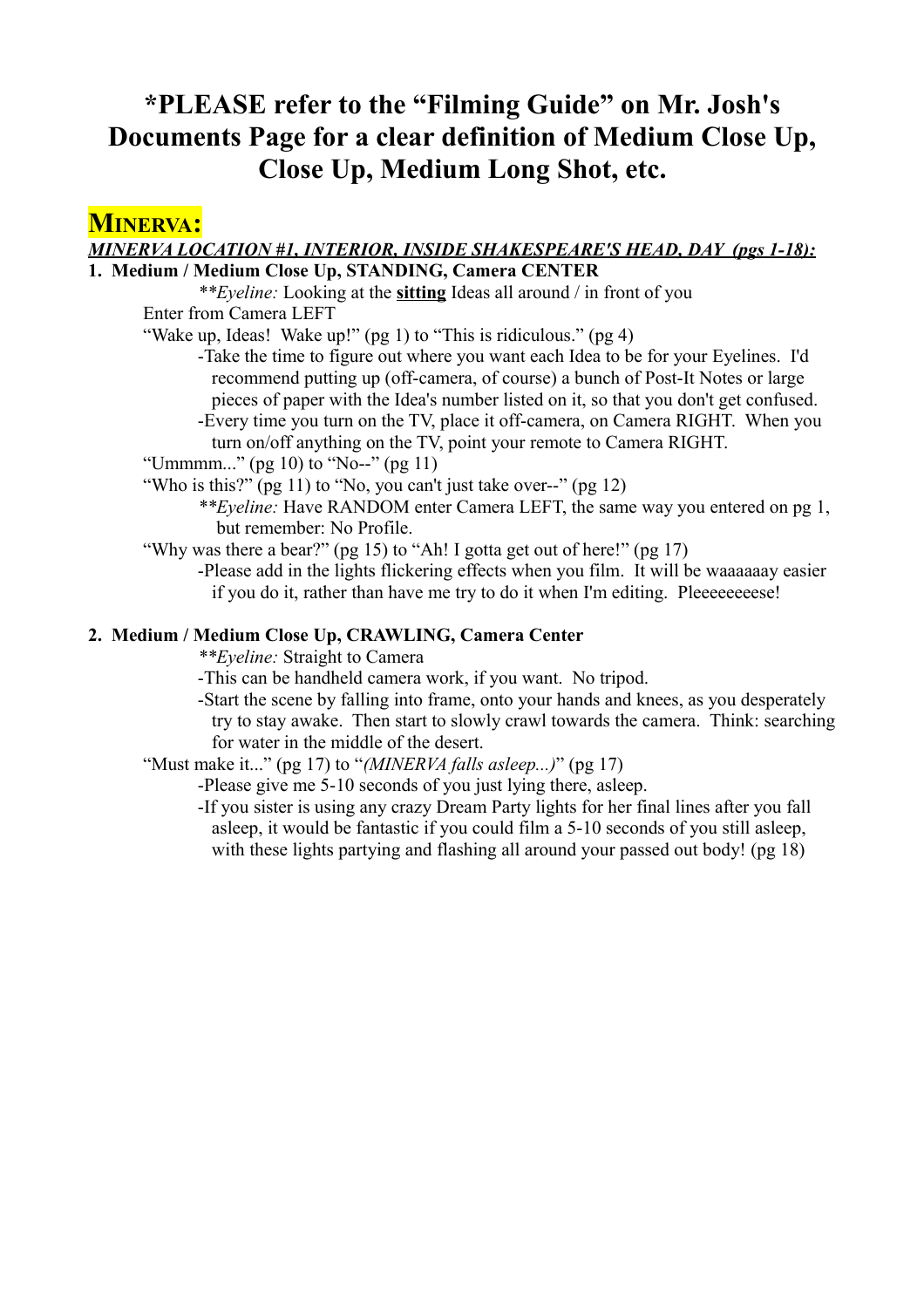**IDEA 1:**

#### *IDEA 1 LOCATION #1, INTERIOR, INSIDE SHAKESPEARE'S HEAD, DAY (pgs 1-18):*

## **1. Medium / Medium Close Up, SITTING/LOUNGING, Camera CENTER**

*\*\*Eyeline:* MINERVA will be straight in front of you, Camera CENTER -Remember: Until you stand up, she's SLIGHTLY taller than you, so make sure you adjust your Eyeline to make it look like she's standing.

*\*\*Eyeline:* All other IDEAS are on your left and right sides

-Remember: NO PROFILE though!

"Hey look, it's Nerve Cell, from..." (pg 1) to "I didn't know that." (pg 2) -Be sure to look for all the lines labeled "ALL IDEAS". These are your lines too! -Every time you look at the TV, place it off-camera, on Camera RIGHT.

### **2. Medium / Medium Close Up, STANDING, Camera CENTER**

*\*\*Eyeline:* Same as Shot #1, but now you're standing, so MINERVA isn't taller now "A fat guy who eats books!" (pg 3) to "Oooooooo..." (pg 3)

-Stand up INTO this shot.

-Stand, THEN immediately say your line "A fat guy who eats books!" (pg 3)

"She's here!" (pg 11) to "It's my cousin, Random Thought." (pg 11)

*\*\*Eyeline:* Have RANDOM enter Camera LEFT, but remember: No Profile! "That was my favorite part too!" (pg 15) to "*(...IDEA 1 falls asleep)*" (pg 17)

-Please add in the lights flickering effects when you film. It will be waaaaaay easier if you do it, rather than have me try to do it when I'm editing. Pleeeeeeeese! -Make sure we see you fall down out of frame, as you fall asleep.

### **3. Medium / Medium Close Up, LAYING DOWN, Camera CENTER**

-I need a shot of you falling to the floor, fast asleep. It would be great if you can set up the camera really low, and then fall into the frame.

-Then use this same set-up / camera angle to wake up for the dance party.

-Use any and all crazy lights for when you wake up!! It's a crazy dance party/rave!

#### **4. SAME SET-UP AS SHOT #2**

\*\*I would recommend shooting this scene right after you finish up Shot #2. You're already set up, and you can just take care of it right away. The only difference is that you need as many crazy and cool lights as you can manage... it's a Dance Party!! :D

-Enter into the camera frame from **below**, like you're standing up from being on the ground. -Don't forget the "*(Cheers)*" at the bottom of page 17

"I wonder which idea she eventually went with." (pg 18) to "*(Everyone cheers! They continue dancing and partying... like bears)*" (pg 18)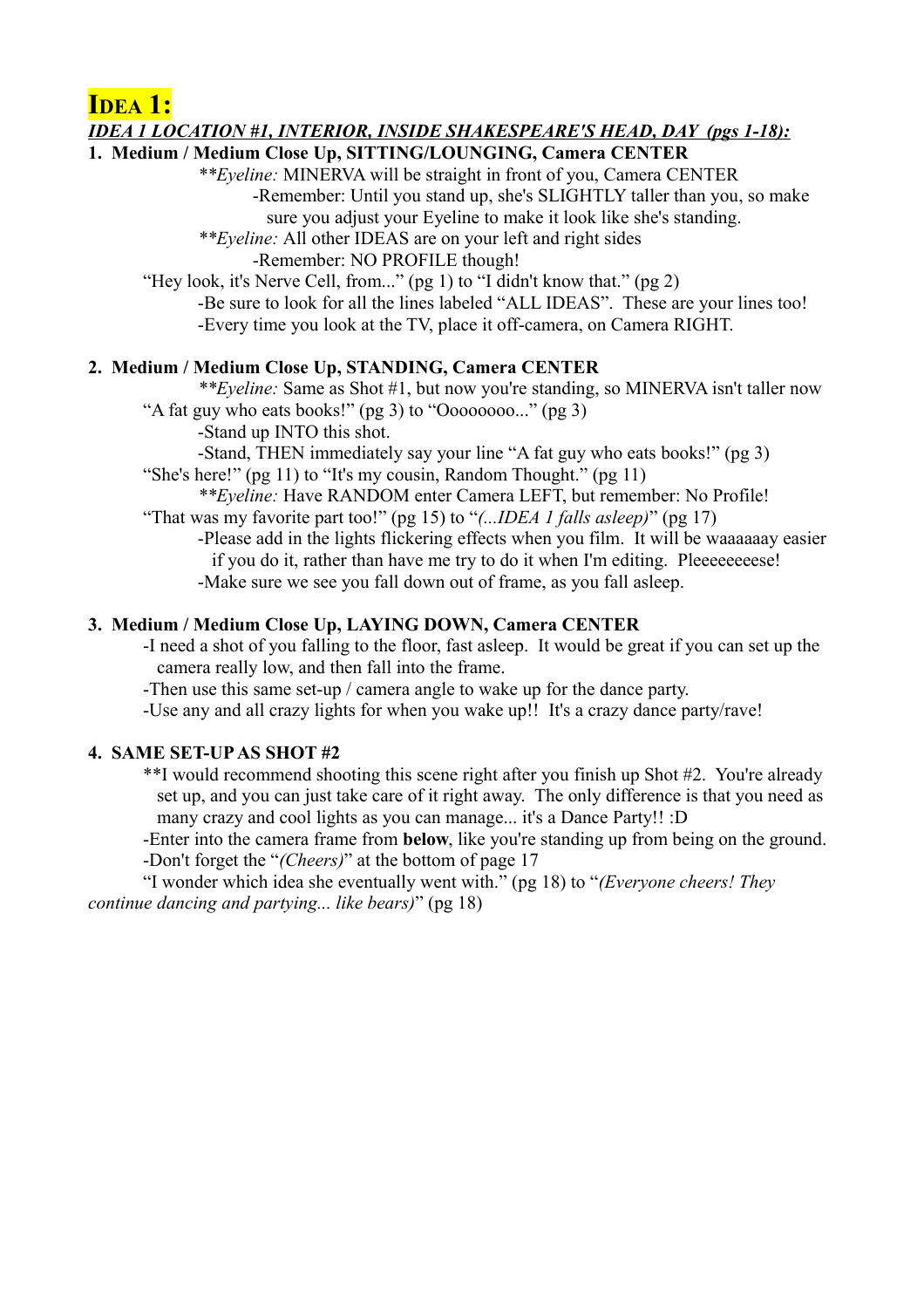**IDEA 2:**

#### *IDEA 2 LOCATION #1, INTERIOR, INSIDE SHAKESPEARE'S HEAD, DAY (pgs 1-18):*

## **1. Medium / Medium Close Up, SITTING/LOUNGING, Camera CENTER**

*\*\*Eyeline:* MINERVA will be straight in front of you, Camera CENTER -Remember: Until you stand up, she's SLIGHTLY taller than you, so make sure you adjust your Eyeline to make it look like she's standing.

*\*\*Eyeline:* All other IDEAS are on your left and right sides

-Remember: NO PROFILE though!

"But I thought your name was..." (pg 1) to "How long do we have?" (pg 3) -Be sure to look for all the lines labeled "ALL IDEAS". These are your lines too! -Every time you look at the TV, place it off-camera, on Camera RIGHT.

### **2. Medium / Medium Close Up, STANDING, Camera CENTER**

*\*\*Eyeline:* Same as Shot #1, but now you're standing, so MINERVA isn't taller now "A cat and a dog race around the world!" (pg 3) to "Oooooooo..." (pg 3)

-Stand up INTO this shot.

-Stand, THEN immediately say your line "A cat and a dog..." (pg 3)

"Ooo! Ooo! Ooo!" (pg 10) to "She's a Random Thought. That's all she..." (pg 12) *\*\*Eyeline:* Have RANDOM enter Camera LEFT, but remember: No Profile!

"Whoa. When you get angry..." (pg 16) to "*(...IDEA 2 falls asleep)*" (pg 17)

-Please add in the lights flickering effects when you film. It will be waaaaaay easier if you do it, rather than have me try to do it when I'm editing. Pleeeeeeeese! -Make sure we see you fall down out of frame, as you fall asleep.

### **3. Medium / Medium Close Up, LAYING DOWN, Camera CENTER**

-I need a shot of you falling to the floor, fast asleep. It would be great if you can set up the camera really low, and then fall into the frame.

-Then use this same set-up / camera angle to wake up for the dance party.

-Use any and all crazy lights for when you wake up!! It's a crazy dance party/rave!

#### **4. SAME SET-UP AS SHOT #2**

\*\*I would recommend shooting this scene right after you finish up Shot #2. You're already set up, and you can just take care of it right away. The only difference is that you need as many crazy and cool lights as you can manage... it's a Dance Party!! :D

-Enter into the camera frame from **below**, like you're standing up from being on the ground. -Don't forget the "*(Cheers)*" at the bottom of page 17

"Look... Nervous fell asleep." (pg 18) to "*(Everyone cheers! They continue dancing and partying... like bears)*" (pg 18)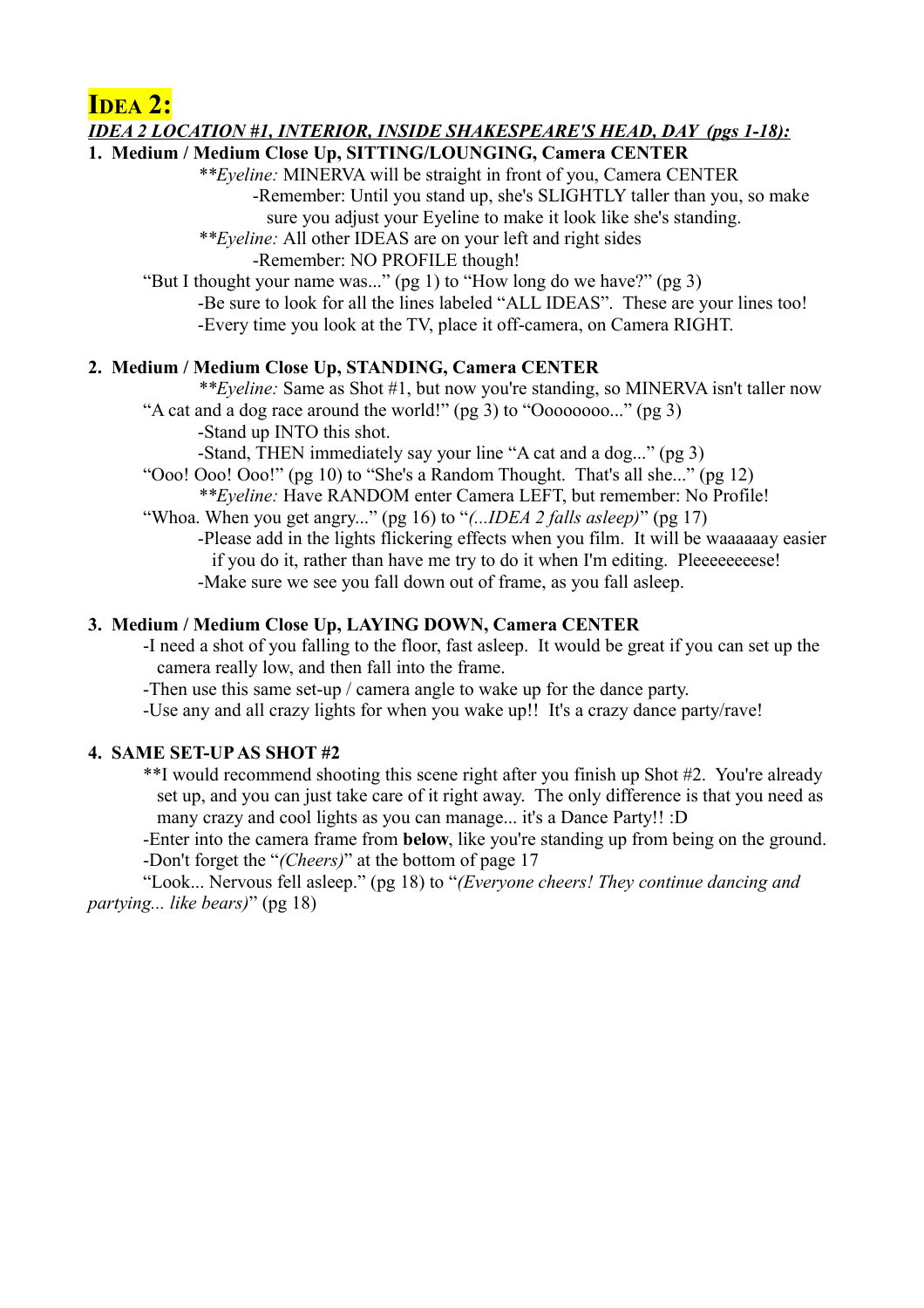**IDEA 3:**

#### *IDEA 3 LOCATION #1, INTERIOR, INSIDE SHAKESPEARE'S HEAD, DAY (pgs 1-18):*

## **1. Medium / Medium Close Up, SITTING/LOUNGING, Camera CENTER**

*\*\*Eyeline:* MINERVA will be straight in front of you, Camera CENTER -Remember: Until you stand up, she's SLIGHTLY taller than you, so make sure you adjust your Eyeline to make it look like she's standing.

*\*\*Eyeline:* All other IDEAS are on your left and right sides

-Remember: NO PROFILE though!

"Nervous?" (pg 1) to "Haha! You're a Dumb Idea" (pg 2)

-Be sure to look for all the lines labeled "ALL IDEAS". These are your lines too! -Every time you look at the TV, place it off-camera, on Camera RIGHT.

#### **2. Medium / Medium Close Up, STANDING, Camera CENTER**

*\*\*Eyeline:* Same as Shot #1, but now you're standing, so MINERVA isn't taller now "Tap dancing ninjas!" (pg 3) to "Press. Play" (pg 4)

-Stand up INTO this shot.

-Stand, THEN immediately say your line "Tap dancing ninjas!" (pg 3)

-Remember to look at the TV, Camera RIGHT, and then lean back towards MINERVA to loud-whisper your line, "Press. Play." (pg 4)

"Shhhh... it was beautiful" (pg 10) to "And you better buckle up, Buckaroo, cuz..." (pg 12)

*\*\*Eyeline:* Have RANDOM enter Camera LEFT, but remember: No Profile!

"What're we gonna do?!" (pg 16) to "*(...IDEA 3 falls asleep)*" (pg 16)

-Please add in the lights flickering effects when you film. It will be waaaaaay easier if you do it, rather than have me try to do it when I'm editing. Pleeeeeeeese! -Make sure we see you fall down out of frame, as you fall asleep.

### **3. Medium / Medium Close Up, LAYING DOWN, Camera CENTER**

-I need a shot of you falling to the floor, fast asleep. It would be great if you can set up the camera really low, and then fall into the frame.

-Then use this same set-up / camera angle to wake up for the dance party.

-Use any and all crazy lights for when you wake up!! It's a crazy dance party/rave!

#### **4. SAME SET-UP AS SHOT #2**

\*\*I would recommend shooting this scene right after you finish up Shot #2. You're already set up, and you can just take care of it right away. The only difference is that you need as many crazy and cool lights as you can manage... it's a Dance Party!! :D

-Enter into the camera frame from **below**, like you're standing up from being on the ground. -Don't forget the "*(Cheers)*" at the bottom of page 17

"I love Dreams!!" (pg 18) to "*(Everyone cheers! They continue dancing and partying... like bears)*" (pg 18)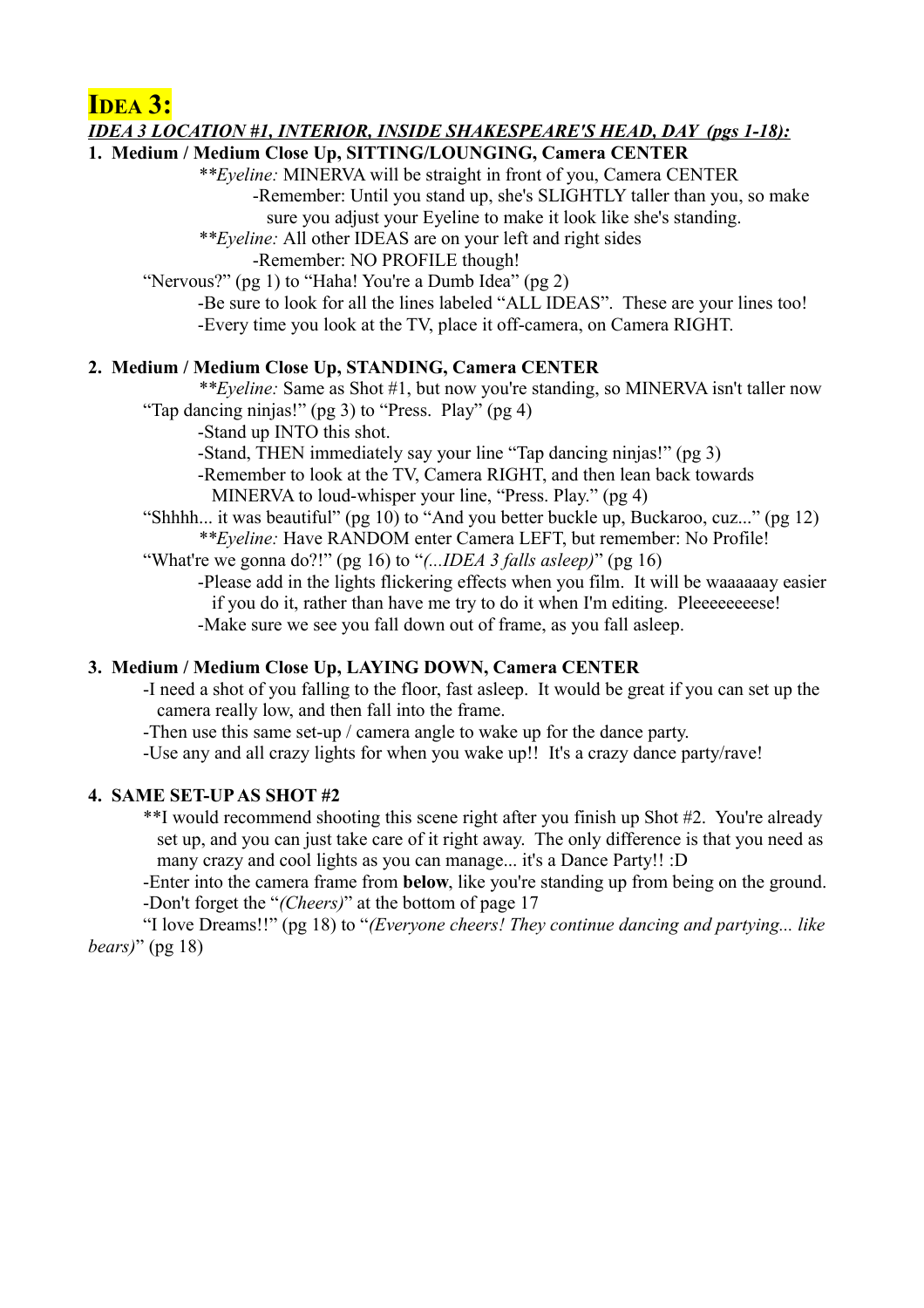**IDEA 4:**

#### *IDEA 4 LOCATION #1, INTERIOR, INSIDE SHAKESPEARE'S HEAD, DAY (pgs 1-18):*

### **1. Medium / Medium Close Up, SITTING/LOUNGING, Camera CENTER**

*\*\*Eyeline:* MINERVA will be straight in front of you, Camera CENTER -Remember: Until you stand up, she's SLIGHTLY taller than you, so make sure you adjust your Eyeline to make it look like she's standing.

*\*\*Eyeline:* All other IDEAS are on your left and right sides

-Remember: NO PROFILE though!

"You're very lucky." (pg 1) to "That's only in a few hours." (pg 3)

-Be sure to look for all the lines labeled "ALL IDEAS". These are your lines too! -Every time you look at the TV, place it off-camera, on Camera RIGHT.

#### **2. Medium / Medium Close Up, STANDING, Camera CENTER**

*\*\*Eyeline:* Same as Shot #1, but now you're standing, so MINERVA isn't taller now "Oooooo..." (pg 3)

"We gave you some awesome ideas, Nervous" (pg 16) to "Use the bear!" (pg 17)

- -Please add in the lights flickering effects when you film. It will be waaaaaay easier if you do it, rather than have me try to do it when I'm editing. Pleeeeeeeese!
- -Make sure we see you fall down out of frame, as you fall asleep.

-For your line "The bear... from the Random Movie..." as you're slowly falling out of the camera frame, as you fall asleep.

#### **3. Medium / Medium Close Up, LAYING DOWN, Camera CENTER**

-I need a shot of you falling to the floor, THEN delivering your line UP to Minerva "...the bear... it will work..."

-Think: desperately looking for water as you crawl through the desert -THEN fall asleep.

-It would be great if you can set up the camera really low for all of this, and fall into the frame at the very top

-Then use this same set-up / camera angle to wake up for the dance party.

-Use any and all crazy lights for when you wake up!! It's a crazy dance party/rave!

## **4. SAME SET-UP AS SHOT #2**

\*\*I would recommend shooting this scene right after you finish up Shot #2. You're already set up, and you can just take care of it right away. The only difference is that you need as many crazy and cool lights as you can manage... it's a Dance Party!! :D

-Enter into the camera frame from **below**, like you're standing up from being on the ground. -Don't forget the "*(Cheers)*" at the bottom of page 17

"Dream time is the best!" (pg 18) to "*(Everyone cheers! They continue dancing and partying... like bears)*" (pg 18)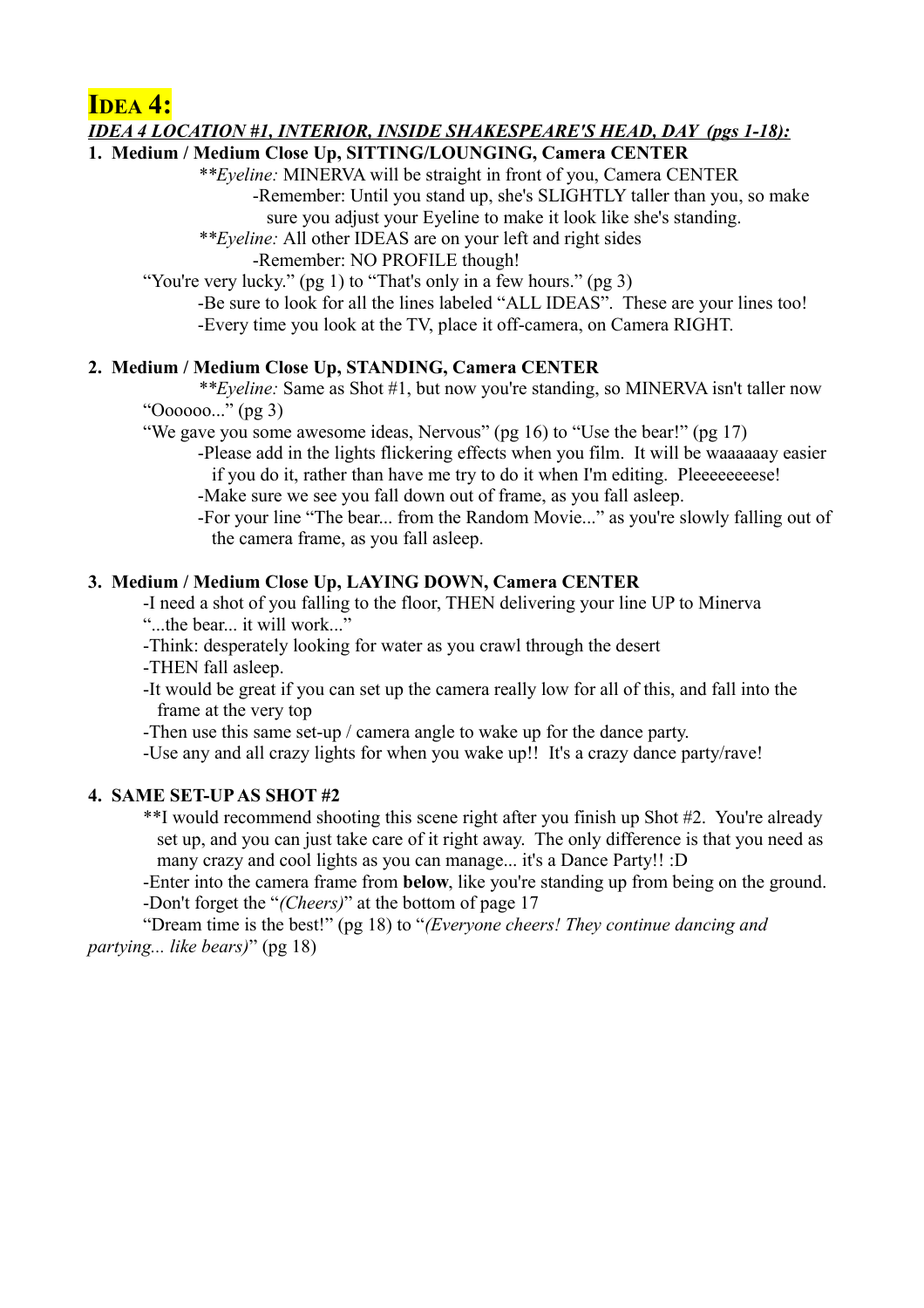## **SHAKESPEARE:**

*SHAKESPEARE LOCATION #1, INTERIOR, DAY (pgs 1-2)*

#### **1. Medium / Medium Close Up, STANDING or SITTING, Camera CENTER**

\*\**Eyeline*: To No One and yet, to Everyone... have fun with it, Carley :) "Oh! Woe is me!" (pg 1) to "Think..." (pg 2)

> -Be sure to give me a good chunk of time (5-10 seconds) of you tapping your forehead (thinking) at the very end, so I can give you a nice fade out.

## **RANDOM:**

#### *RANDOM LOCATION #1, INTERIOR, INSIDE SHAKESPEARE'S HEAD, DAY (pgs 11-12):* **1. Medium / Medium Close Up, STANDING, Camera CENTER**

*\*\*Eyeline*: Minerva is next to you, Camera RIGHT (but NO PROFILE!)

*\*\*Eyeline:* All the Ideas are in front of you

-ENTER Camera LEFT

-It would be kind of fun if you could jump into frame for your first line. Just make sure that you land, THEN say your line.

"I brought a burrito!" (pg 11) to "Yay! Watch my movie!" (pg 12)

#### *RANDOM LOCATION #2, INTERIOR, INSIDE SHAKESPEARE'S HEAD, DAY (pgs 17-18):* **2. Medium / Medium Close Up, STANDING, Camera CENTER**

-This location is different from Shot #1. Feel free to set up as much of a DJ station as you want! Go crazy, kiddo! :)

*\*\*Eyeline:* Everyone is in front of you, Camera CENTER, LEFT, and RIGHT

"Yeah yeah yeah! Whaddup..." (pg 17) to "Who cares?! Dream Party!!" (pg 18) -I would LOVE if you could do any and all crazy lights! Again... go crazy!! -Give me bunch of DJ partying at the end, so I can cut to you rocking out

## **LEFT FIELD, HAPHAZARD, ERRATIC, DAYDREAM, STRAY, BETHANY:**  *INTERIOR, CRAZY LOCATION (Anywhere fun!), DAY (pgs 12-15):*

**1. Medium / Medium Close Up, STANDING, Camera CENTER**

*\*\*Eyeline*: Straight to Camera

*\*\*Eyeline:* If you're talking to one of the other Random Ideas, put them right next to you, on either side you want, but remember: NO profiles!

PLEASE READ ALL THE ITALICS FOR HOW TO SAY THE LINES!!!

-Be sure to record your EXIT at the very end!!! (pg 15)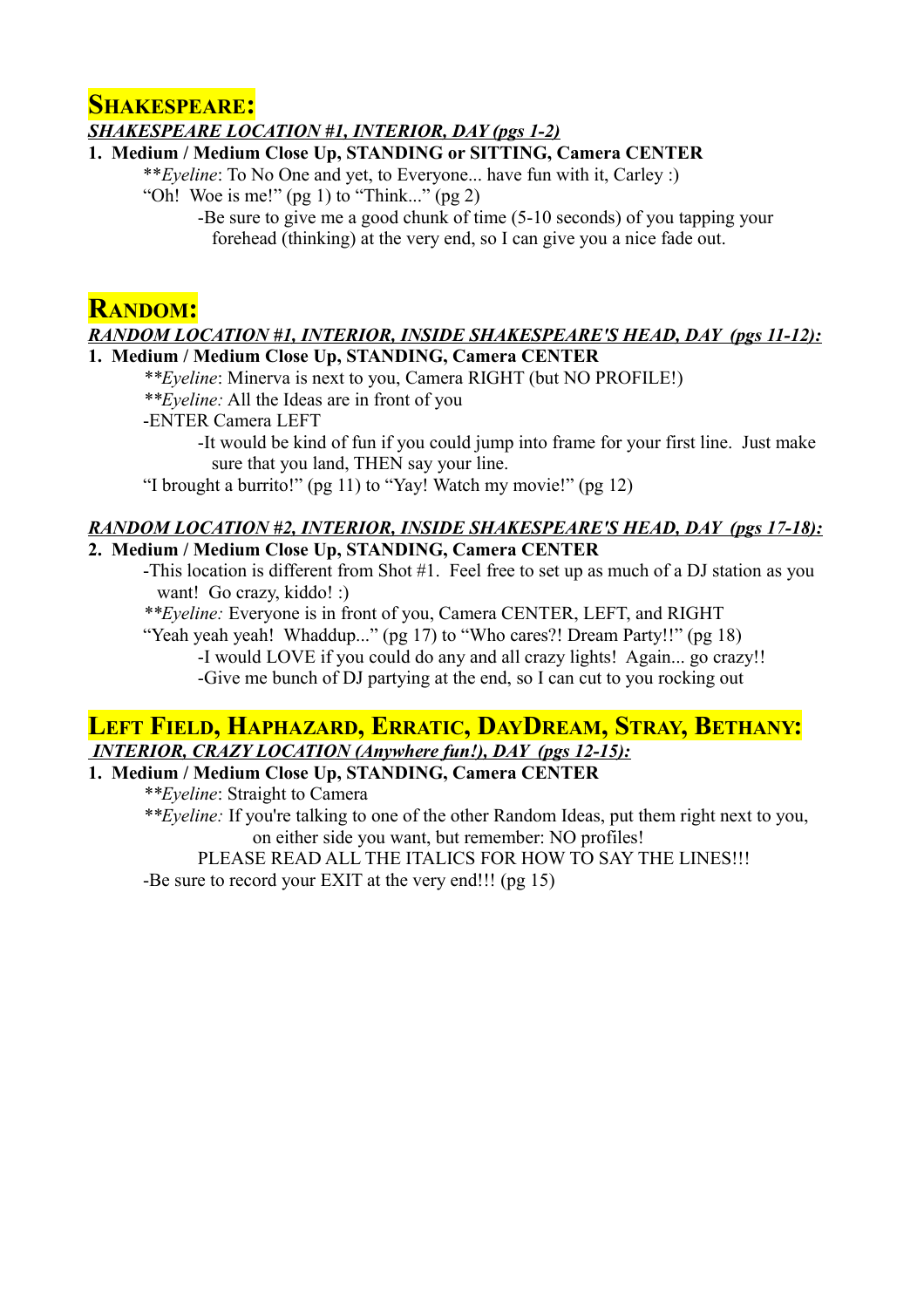**HAMLET:**

## *HAMLET LOCATION #1, INTERIOR, DOORWAY of ROYAL FAMILY ROOM, DAY (pg 4):*

### **1. Medium / Medium Close Up, STANDING, Camera CENTER**

*\*\*Eyeline:* Straight at Camera

"Things don't change at home. I wouldn't expect..." (pg 4) to "Hey guys!" (pg 4)

-Film yourself, from inside, entering a front door from the outside. Close the door, then begin talking to the camera for your little speech on page 4.

-Then look off-camera, Camera RIGHT for "Hey guys!" (pg 4), and exit in the direction that you're talking to them, Camera RIGHT.

"Things don't change at home. Yeah, right." (pg 6) to "Hey." (pg 6)

-Film this exactly like you did for the first one, including the "Hey" (pg 6) and exit. "Things don't change at home?! Are you..." (pg 8)

-Say this line, and then exit towards the scene to save your mother

## *HAMLET LOCATION #2, INTERIOR, ROYAL FAMILY ROOM, DAY (pgs 4-9):*

### **2. Medium / Medium Close Up, STANDING, Camera LEFT**

*\*\*Eyeline:* Claudius, Gertrude, and Old King are Camera RIGHT -Claudius and Gertrude are sitting, while Old King is standing *\*\*Eyeline:* Ophelia will enter the same door you did, so she'll be on your Camera LEFT "The school lets us out..." (pg 4) to "Love you guys." (pg 6) -I know it says "Well sit down, have some coffee." (pg 4), but DON'T sit. -Exit Camera LEFT (pg 6) "I needed some time away..." (pg 6) to "Um... That's creepy." (pg 8)

-Film this exactly as you filmed the first scene with all of them.

-Again, please don't sit

-BIG energy for this scene, once your father's ghost shows up!

- "Mother! I came as quick..." (pg 8) to "*(Hamlet fatally stabs himself and dies.)*" (pg 9) -Same filming again
	- -When you stab Claudius, lunge and stab the tip of your sword off screen

-Stab yourself and fall down out of screen.

# **GERTRUDE:**

## *GERTUDE LOCATION #1, INTERIOR, ROYAL FAMILY ROOM, DAY (pg 4-6):*

## **1. Medium / Medium Close Up, SITTING, Camera RIGHT**

*\*\*Eyeline:* Hamlet and Ophelia will be Camera LEFT (Standing)

*\*\*Eyeline:* Claudius and Old King are Camera RIGHT (Claudius sitting, Old King standing) "Hamlet! My sweet son..." (pg 4) to "Love you, both." (pg 6)

-No need to film the same scene again and again (pages 6-8). I'll just use the exact same footage :)

-REMEMBER to go over the top with your acting!!! The more fake/sitcom/cheery you are, the better!!!

\*\*Can we get some footage of your dead body on the floor?!! (pg 8)